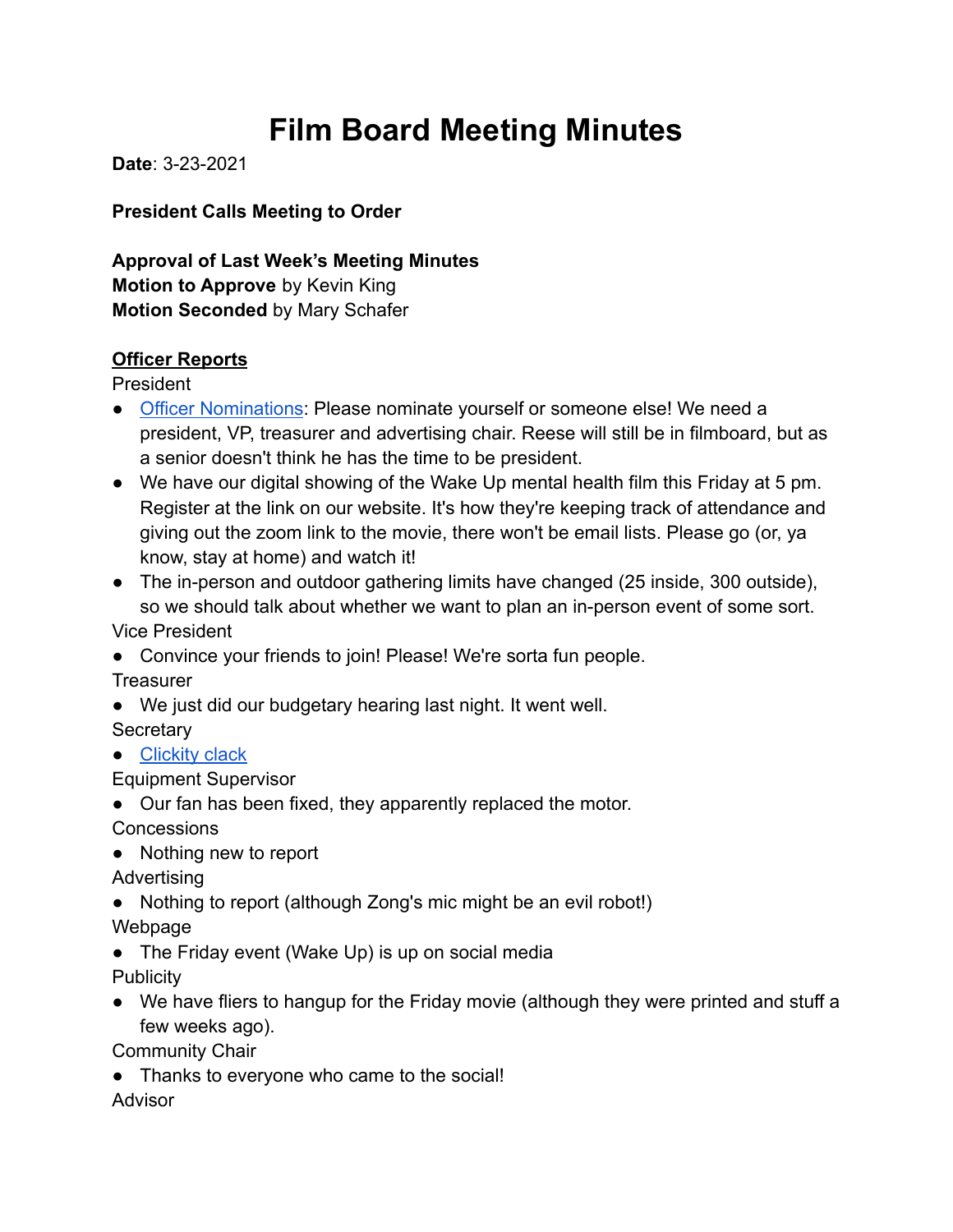●

### **Committee Reports**

Advertising

● Equipment

●

Judicial

●

Movie

●

# **HOW'S THE BOARD?**

# **Old Business**

With a 300 people outdoor limit, we could definitely do an outdoor movie. Should we inquire with any groups about doing an outdoor movie? Any orgs that might be interested? Ruby can check with the daily bull. Reese is planning on talking to GSG and Mub.

We were recommended to ask Carlos Amador as a second advisor at the budget meeting last night.

Any ideas for spring fling? Registration ends April 1st, so we can talk about this more next week.

Officer nomination stuff: Tom accepted the nomination for Advertising. We have one person running for every position other than president and VP, but we would like more people to run! Mary is running for treasurer. Zong is running for advertising and VP.

We are still working on the movie we apparently owe money to. We're looking for our receipt right now because Universal is missing it's receipt and invoice.

# **HOW'S THE BOARD?**

### **New Business**

We are getting the food licence ready for next spring, and we are getting a 25% discount because ours wasn't really used this year.

In the fall we typically have an o-week movie. If it's sponsored, we make it free. No one